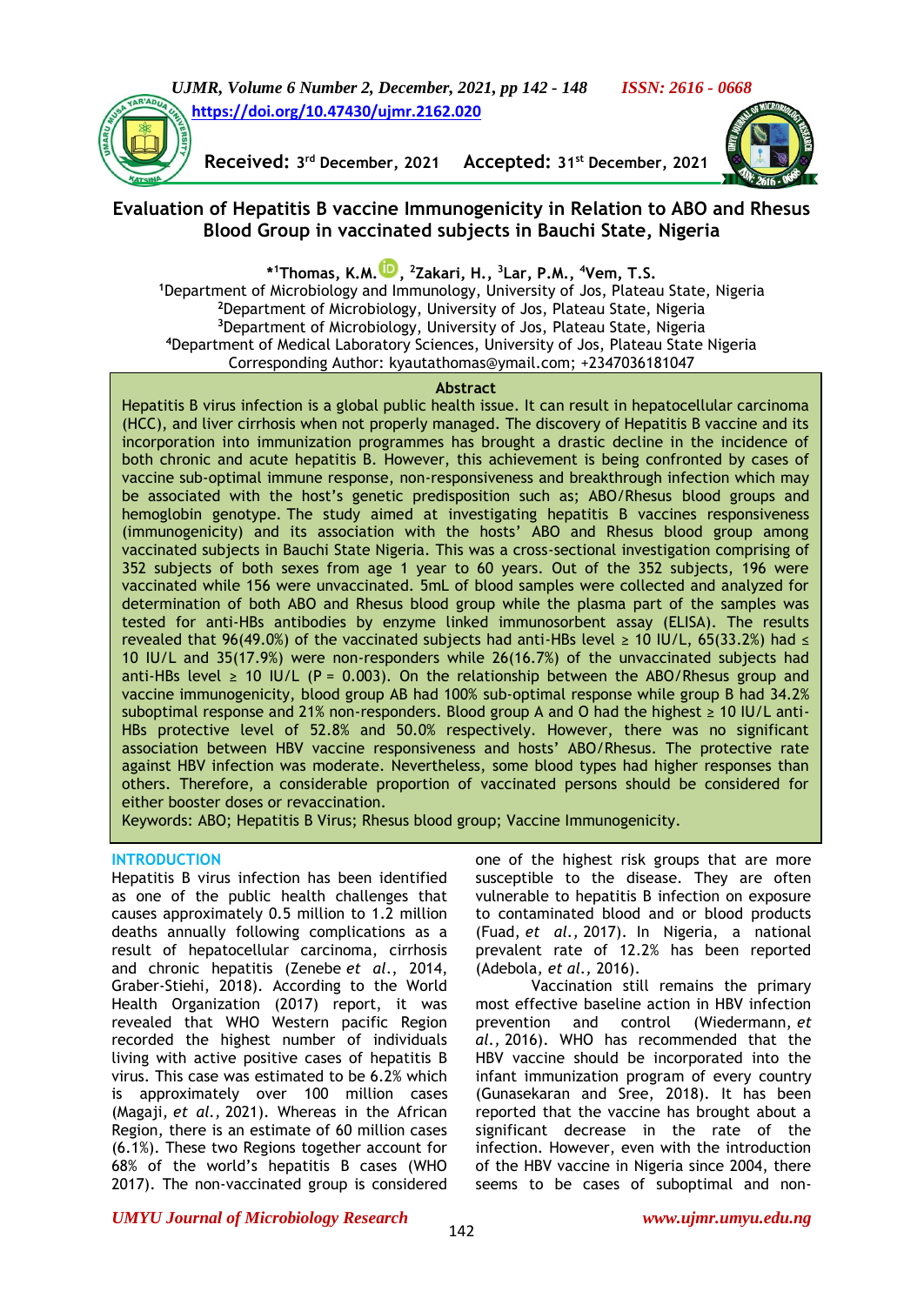response to the vaccine by the vaccinated individuals (Damulak, *et al.,* 2013). Different factors have been suggested to be responsible for the vaccine failure. These factors range from Human Leukocyte Antigen polymorphism (HLA), vaccine factor, dose schedule and sex of the host, (Sadoh, and Ofili, 2014). Other scholars have argued that S gene-related mutants may be responsible for the nonresponsiveness (Chang, 2010, Qin, and Liao, 2018).

The associations between the ABO/Rhesus blood groups and vaccine failure have not been given much attention, unlike the association between ABO/Rhesus and diseases which has been studied since the early 1900s (Abegaz, 2021). However, because of the absence of some blood group antigens, there have been scientific arguments and counter arguments on the relationships between vaccine failure and ABO blood group (Fan, *et al*., 2020). According to the theory of human genetic, infectious diseases, variation of inherence variants can influence any foreign body inoculated in the human body (Casanova, 2015). This implies that introduction of vaccine inoculum in the human body can be influenced. Cooling (2015), also came up with a suggestion and argued that; "Blood groups determine host immunogenicity to vaccine.'' Therefore, these two theories and other related theories that might possibly exist point to the possibility of genetic predisposition such as; ABO/Rhesus blood groups being capable of influencing Hepatitis B vaccine immunogenicity. The four major ABO blood groups include; type A, B, AB and O.

The antigens of the blood group are expression of inherited polymorphic traits in a population (Wang, *et al.,* 2012). Variation in hosts' blood group antigens has been associated with their susceptibility to antigens. Similarly, in terms of intracellular ingestion, ABO/Rhesus antigens ease the process of adherence via micro domains membrane (Gunasekaran and Sree, 2018). Respective types of blood can cause transformation in congenital immune response. There is an overrepresentation in the populace domiciled in malaria endemic region by respective phenotypes related to quantity of malaria resistance by host. Antibodies against ABO/Rhesus, blood types, Kell and T can be provoked by microorganisms, (Cooling, 2015).

An overview of some literature has lots of evidence that point to many factors that might influence vaccine immunogenicity. Some of these factors have been proven to have a relationship with the HBV vaccine response, while others have no validated evidence. Host genetic factors such as HLA have been investigated and found to influence HBV

vaccine response. However, host genetic predispositions such as; ABO and Rhesus blood groups have not been given attention. There is therefore the need to evaluate hepatitis B vaccine immunogenicity in relation to ABO/Rhesus Blood Group in Bauchi State, Nigeria.

#### **MATERIALS AND METHODS Study Area**

This study was carried out within the Bauchi metropolis which is the capital city of Bauchi State. Bauchi State is one of the 36 States in Nigeria and is located in the north eastern part of the country. The State is made up of twenty (20) Local Government Areas with a population estimate of 5.6 million. However, the estimated population of the metropolis is 1,500,000 (National Population Census, 2006). It has land mass of approximately 49,119km square area, representing about 5.3% of Nigeria's total land mass and is located between latitudes  $9^{\circ}$  3' and 12° 3'N and is longitudes  $8^\circ$ , 50 $^\circ$  and 11 East. The State is bordered by seven States, Kano and Jigawa to the North, Taraba and Plateau to the South, Gombe and Yobe to the East and Kaduna to the West. Bauchi State has a total of 55 tribal groups in which Hausa, Fulani, Sayawa, Gerawa, Jarawa, kirfawa and Karekare are the main tribes. Bauchi metropolis has a household population of 746, 735 (Bauchi Local Government house to house immunization record, 2018). There are eight (8) wards within the Bauchi metropolis.

# **Study Design**

This was a cross-sectional investigation that was undertaken within the Bauchi State metropolis between January and November, 2021. The sample size was determined by using the rate of non-responsiveness as a baseline which is between 5-10% to the HBV vaccine. The sample size was found to be 239 but 352 was collected for convenience with 5% α level and 99% strength.The study subjects were from both sexes from age 1 year to 60 years. Out of the 352 subjects, 196 were vaccinated while 156 were unvaccinated. A random sampling technique was employed across all the twelve wards in the Bauchi metropolis. Human research ethical clearance was obtained from the Bauchi State ministry of health human's research ethics committee. A consent form and questionnaire were used to obtain the consent and data from the study subjects relevant to this study respectively.

#### **Study population**

This included individuals living in the Bauchi metropolis who were within the age of 1 year to 60 years. These were individuals, who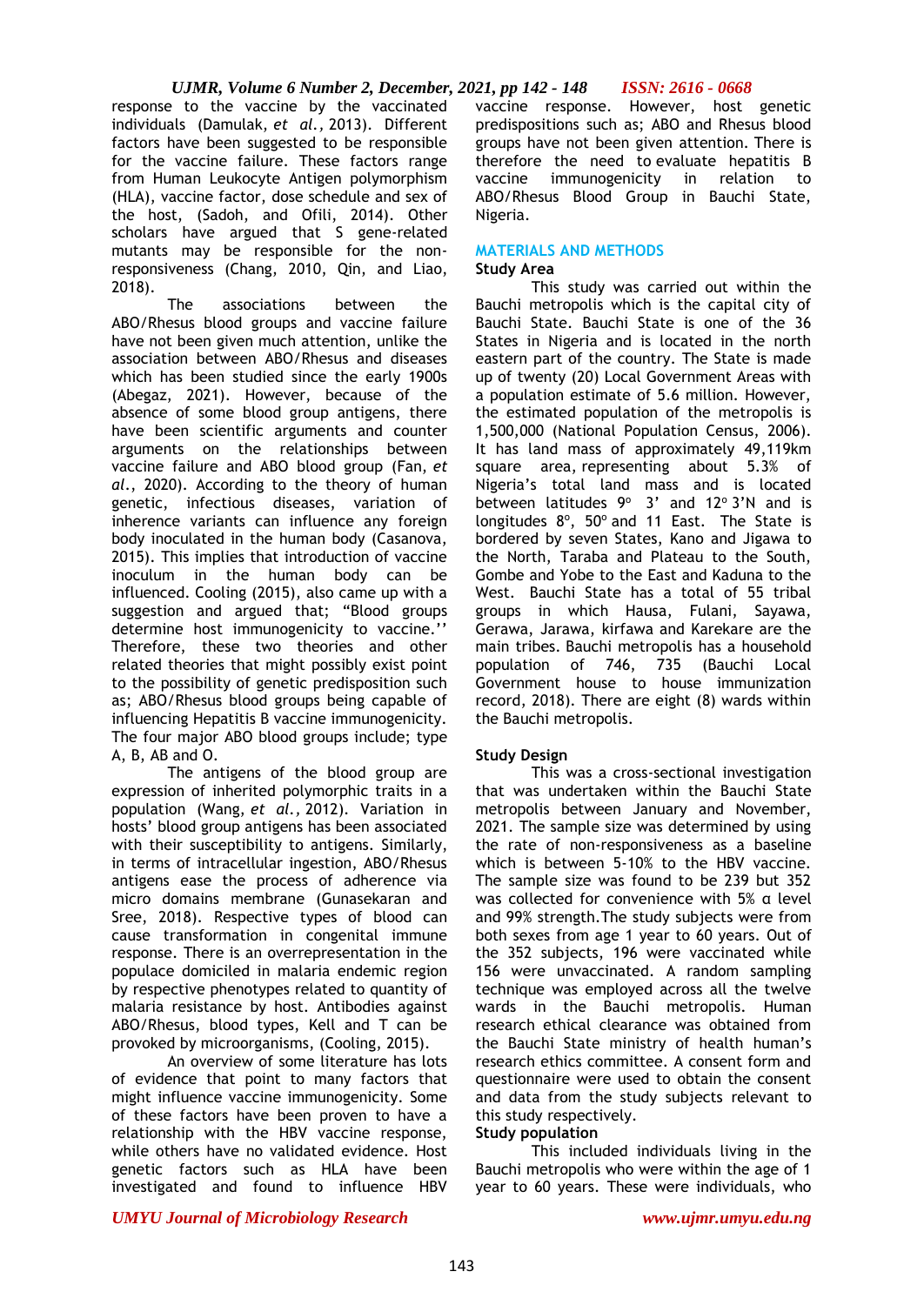had been vaccinated with at least 2**nd**, 3**rd** doses or booster dose of hepatitis B vaccination as prescribed by the State health authority or those who had not been vaccinated and were apparently healthy. In this category of people, only those who consented to participate in this study were considered. However, Individuals who were within the age range of 1year to 60 years but did not consent and those who were not within the age bracket of 1 year to 60 years were excluded from the study.

### **Collection and Processing of Blood Samples**

A volume of 5mL venous blood was aseptically collected in ethylene diamine tetraacetic acid (EDTA) tubes from both the study subjects and the control subjects. The tubes were centrifuged at 2500 revolution per minute (RPM). The plasma was separated and stored at -21**<sup>O</sup>**C at the virology laboratories of the infectious diseases Hospital Bayara (IDHB). The plasma was later retrieved to titration of anti-HBs levels. The packed red cells were resuspended using 0.9% normal saline and used for ABO/Rhesus blood grouping.

### **Determination of ABO/Rhesus Blood Group**

The ABO blood groups (A, B, O and AB) were determined using mouse-derived monoclonal antibodies produced by Ortho Bioclones Diagnostic Systems, Raritan, NJ. The ABO/Rhesus (Rh) grouping was performed based on conventional methods as described by Kim. *et al*, (2018). Subjects were classified as; ABO blood groups A, B, O or AB and Rhesus positive (Rh+) or Rh-negative (Rh-). Four separate drops of a 20% red blood cell suspension made with 0.9% normal saline were placed on a plastic tile with four predetermined spots. To 1st drop, 1 volume of anti-A serum was added, to second drop, 1volume of anti-B was added, while to the 3rd blood drop, 1 volume of anti-D was added and to the fourth blood spot normal saline was added to serve as control. Using a sterile applicator stick, one for each of the drops, the contents were mixed thoroughly. Then the tile was rocked gently for 2 minutes and the result was read by observing for agglutinations. Visible agglutinations in the mixture containing antisera A, B, or AB were considered blood group A, B or AB respectively. While visible agglutination in the mixture containing anti-D of any sample was considered Rhesus positive while absence of agglutination was considered Rhesus D negative.

# **Quantitative detection of Anti-HBs**

The quantitation of the anti-HBs was carried out using a hepatitis B surface antigen Antibody ELISA Kit. The kit was obtained from Abnova Taipei City 114 Taiwan with a lot no: B21110PT. The Hepatitis B surface antigen Ab ELISA Kit is for both qualitative and quantitative detection of antibody to HBsAg in serum or plasma. The kit utilizes HBsAg on the wells as peroxidase-conjugate which is a solidphase enzyme immunoassay that works based on the "sandwich principle." The assay was carried out according to the manufacturer's instructions.

### **Statistical analysis**

The statistical analyses were carried out using the statistical package of social sciences (SPSS version 23.0). Computation was made using two-sided p values where p value <0.05 was regarded to have statistical significance. Comparisons of the baseline parameters were made using student's t-test and Pearson's v2 test.

# **RESULTS**

The finding revealed 35(17.9%) of the vaccinated subjects to be non-responders to the vaccine with no detectable anti-HBs. However, 96(49.0%) of the vaccinated responded with  $≥10$  IU/L anti-HBs, 65(33.2%) had suboptimal anti-HBs response of ˂10 IU/L while among the unvaccinated, 26(16.7%) had suboptimal anti-HBs of ≤10 IU/L. The response of anti- HBs in the vaccinated group was<br>significantly higher compared to the significantly higher compared to the unvaccinated group ( $p= 0.001$ ) as shown in table 1 below. There was no difference in anti-HBs protective level in both the participants who had taken two or three doses. On the contrary all the 16(8.2%) that had been administered booster dose showed anti-HBs titers of ≥100 IU/l. These are shown in table 1. Table 2 shows the association between vaccine immunogenicity and ABO blood group. Blood group A and O had the highest rate of anti-HBs protective level of 52.0% and 50.8% respectively. But blood group B had the lowest rate while type AB had 0.00% rate response to HBV vaccine. However, there was no statistical significant as regards the association as P= 0.33. Similarly, in the non-vaccinated subjects, blood group AB had 100% anti-HBs protective response followed by Blood group B and O with 27.8% and 15.2% respectively. There was equally no significant.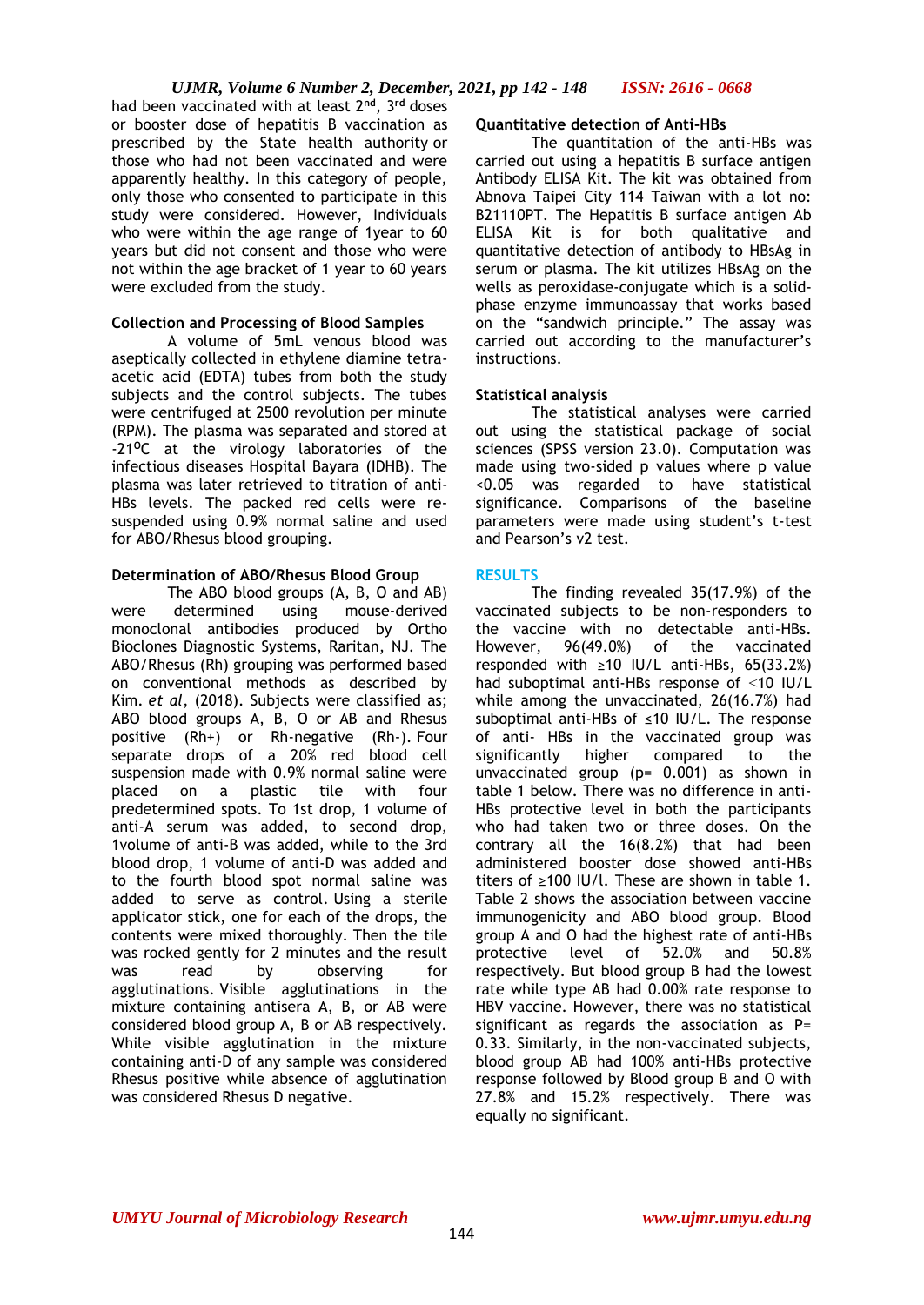|                                                                                           | UJMR, Volume 6 Number 2, December, 2021, pp 142 - 148 ISSN: 2616 - 0668 |                    |  |  |  |  |
|-------------------------------------------------------------------------------------------|-------------------------------------------------------------------------|--------------------|--|--|--|--|
| Table 1: Level and distribution of anti-HBs in the vaccinated and non-vaccinated subjects |                                                                         |                    |  |  |  |  |
| Anti-HBs                                                                                  | Vaccinated (%)                                                          | Non-vaccinated (%) |  |  |  |  |
| Protected $(2 10)$                                                                        | 96(49.0)                                                                | 26(16.7)           |  |  |  |  |
| Not-protected $(≤10)$                                                                     | 65(33.2)                                                                |                    |  |  |  |  |
| Non-responders                                                                            | 35(17.9)                                                                |                    |  |  |  |  |
| Total                                                                                     | 196(100.0)                                                              | 156(100.0)         |  |  |  |  |

**Table 2: Anti-HBs immunogenicity among the different blood groups**

| Table 2. Anti-HBS immunogenicity among the different blood groups                                           |     |           |                   |                    |  |  |
|-------------------------------------------------------------------------------------------------------------|-----|-----------|-------------------|--------------------|--|--|
| Vaccinated                                                                                                  |     | Anti-HBs  |                   |                    |  |  |
| ABO blood groups No. examined $\geq 10$ UI/L (%)                                                            |     |           | $\leq$ 10UI/L (%) | No response $(\%)$ |  |  |
| A                                                                                                           | 25  | 13(52.0)  | 7(28.0)           | 5(20.0)            |  |  |
| B                                                                                                           | 38  | 17(44.7)  | 13(34.2)          | 8(21.1)            |  |  |
| O                                                                                                           | 130 | 66 (50.8) | 42 (32.3)         | 22(16.9)           |  |  |
| AB                                                                                                          |     | 0(0.0)    | 3(100.0)          | 0(0.0)             |  |  |
| Total                                                                                                       | 196 | 96(49.0)  | 65(33.2)          | 35(17.9)           |  |  |
| Statistical analysis: $\sqrt{2}$ = 6.905; df = 3; p-value = 0.33 (p < 0.05) - not statistically significant |     |           |                   |                    |  |  |
| Non-Vaccinated ABO blood groups                                                                             |     |           |                   |                    |  |  |
| A                                                                                                           | 12  | 1(8.3)    | 0(0.0)            |                    |  |  |
| B                                                                                                           | 18  | 5(27.8)   | 0(0.0)            |                    |  |  |
| O                                                                                                           | 125 | 19(15.2)  | 0(0.0)            |                    |  |  |
| AB                                                                                                          |     | 1(100.0)  | 0(0.0)            |                    |  |  |
| Total                                                                                                       | 156 | 26(16.7)  | 0(0.0)            |                    |  |  |
| Statistical analysis: $\sqrt{2}$ = 7.394; df = 3; p-value = 0.06 (p < 0.05) - not stat. significant         |     |           |                   |                    |  |  |

The table 3 below presents the relationships between vaccine response and Rhesus blood group in both the vaccinated and non-vaccinated subjects.Rhesus negative blood group had the highest anti-HBs ≥10UI/L of 56.3% while Rhesus positive blood group had 48.3% of anti-HBs ≥10UI/L. In the nonvaccinate, 16.9% of the Rhesus positive had anti-HBs ≥10UI/L while only 12.5 of Rhesus positive group responded with anti-HBs ≥10UI/L.

**Table 3: Distribution of Anti-HBs in the study subjects in relation to Rhesus blood group**

| Vaccinated                                                                                              |     | Anti-HBs |          |                     |  |  |
|---------------------------------------------------------------------------------------------------------|-----|----------|----------|---------------------|--|--|
| Rhesus blood groups No.examined Anti-HBs ≥10UI/L Anti-HBs< 10 UI/L                                      |     |          |          | No. response $(\%)$ |  |  |
| Positive                                                                                                | 180 | 87(48.3) | 61(33.9) | 32(17.8)            |  |  |
| Negative                                                                                                | 16  | 9(56.3)  | 4(25.0)  | 3(18.8)             |  |  |
| Total                                                                                                   | 196 | 96(49.0) | 65(33.2) | 35(17.9)            |  |  |
| Statistical result: $\chi$ 2 = 0.546; df = 2; p-value = 0.76 (p < 0.05) - not statistically significant |     |          |          |                     |  |  |
| Non-Vaccinated Rhesus blood groups                                                                      |     |          |          |                     |  |  |
| Positive                                                                                                | 148 | 25(16.9) | 0(0.0)   |                     |  |  |
| Negative                                                                                                | 8   | 1(12.5)  | 0(0.0)   |                     |  |  |
| Total                                                                                                   | 156 | 26(16.7) | 0(0.0)   |                     |  |  |
| Statistical result: $\chi$ 2 = 0.105; df = 1; p-value = 0.75 (p < 0.05) - not statistically significant |     |          |          |                     |  |  |

**Key**: **Anti-HBs;** antibody to Hepatitis B surface Antigen

#### **DISCUSSION**

This is probably the first study in Bauchi to investigate the association between hepatitis B vaccine immunogenicity with ABO/Rhesus blood group. Our findings indicated a moderate hepatitis B vaccine response of 49% among the vaccinated study subjects in Bauchi. Hepatitis B vaccine rate of non-responsiveness has been estimated to be 5%-15% globally, (Wiedermann, *et al.,* 2016). This study has shown that 17.9%) of the vaccinated subjects to be non-responders which is evidently higher than the estimated level. The finding on the rate of non-responders did not agree with the global estimated levels as it was 3% higher than the maximum level.

Also, another study has shown that some individuals do not show a protective anti-HBs antibody response even after a complete course of primary vaccination (Magaji, *et al.,* 2021). Surprisingly, studies from Rajasthan and Bulgaria showed a higher non-response rate of 30% and 20%, respectively (Weler and Zeuzem, 2016, Huang, *et al,* 2013). The rate of non-responders in this study still falls within the average level of the highest rate of nonresponsiveness reported. Similarly, 5-10% in a given population has been approximately estimated to be suboptimal or poor responders to HBV vaccine (Wiedermann, *et al,* 2016). This category is believed to produce non-protective anti-HBs (< 10IU/L) levels (Szmuness, *et al*,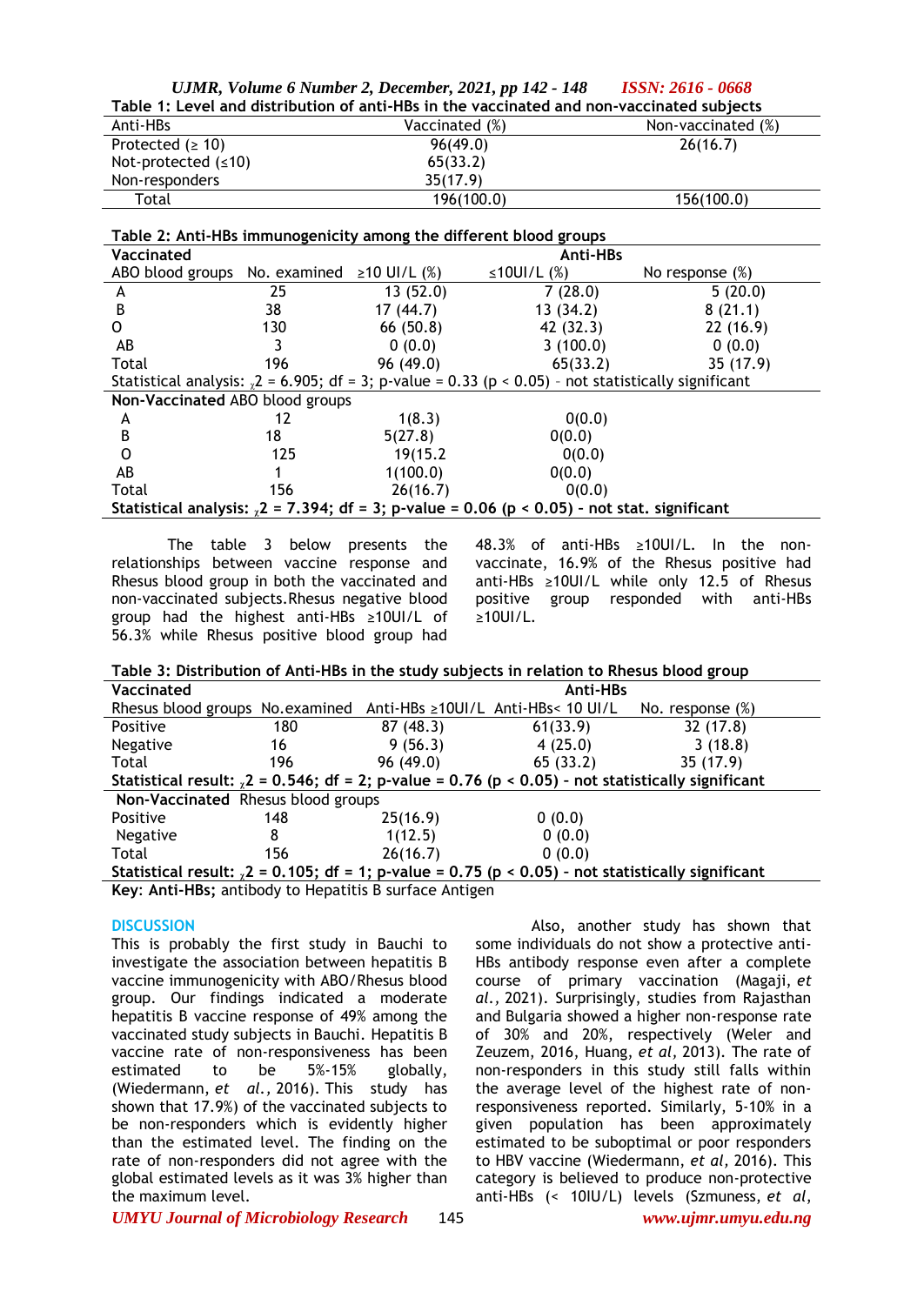2018). In this study, 33 % vaccinated subjects had suboptimal or non-protective antibody levels (< 10IU/L) against HBV. This finding does not agree with the global estimate of poor response to HBV vaccine. However, it agrees with the report of Fuad, *et al,* (2017) who documented 27.8% having no protective level against HBV infection in Yemen following vaccination.

The non-vaccinated subjects were incorporated to serve as a control cohort. Ordinarily, anti-HBs should not be found among the unvaccinated, for it is usually produced following inoculation during the vaccine (World Health Organization, 2017). However, it has been established that the same hepatitis B surface antigen (HBsAg) used as active ingredient in the hepatitis B vaccine has the same infective particle in the hepatitis B components (Mei, et al, 2018). Therefore anti-HBs can be present among the non-vaccinated subjects who have been exposed to the HBV. This has been considered to be a result of natural clearance of the viral agents from the host following strong immune response (Olumuyiwa, *et al,* 2011). This typical scenario was evident as can be seen in table 2 above and 3 below. A total of 26 (16.7%) of the nonvaccinated had ≥10 UI/L anti-HBs level. However, the remaining 130(83.3%) were considered negative for HBsAg unlike the vaccinated group that were considered nonresponders.

On the other hand, the rate of protective level of anti-HBs response revealed 49.0%) had an HBV protective level of antibody (≥ 10 IU/L). However, Olumuyiwa, (2011) had earlier in a similar study in Niger State, reported 55% hepatitis B vaccine response in Niger State Nigeria. This has a wide margin with our present findings. It still did not agree with the finding of Fuad, *et al,* (2017) who reported 72.2% to have responded to HBV vaccine with  $\geq$ 10 IU/L and 27.8% having no protective antibody against HBV infection in Yemen. In another similar study in subjects within the age bracket of 20–55 years, its findings revealed 96.5% had protective immunity to hepatitis B, and the anti-HBs response was similar in both male and female, (Abegaz *et al.,* 2021). In another recent study in India, 86% was reported to have shown good seroconversion in response

# **REFERENCES**

- Abegaz, S.B. (2021). Human ABO Blood Groups and Their Associations with DifferentDiseases. *BioMed Research International Volume*, 66(4) 41-50.
- Adebola, T., O., Akin, O., Muhammad, S., Balogun, A., A., Patrick, N., Moses, A.,Abiodun, E. O., Simeon, W. A.,

to the Hepatitis B vaccine, while 10% were suboptimal responders, (Yang, 2019). It seems geographical locations and ABO/Rhesus factors may partly account for the heterogeneity of the immune response, as the highest rate of response seems to come from the same region. On the association of the responsiveness with the ABO/Rhesus type, type A and O had higher levels of anti-HBs protective level and compared to other blood types (Berinyuy *et al*., 2019). However, there was no statistical significance.

### **CONCLUSION**

This study indicated blood group O and Rhesus positive blood group had the highest rate of hepatitis B vaccine failure, compared with other blood groups and Rhesus factor. This is an indication that some blood group and Rhesus factors do not have affinity to hepatitis B vaccine response. In addition, 16% of the unvaccinated were found to have ≥10 UI/L anti-HBs levels of which most of them were of blood group O and Rhesus Positive blood. However, there was no statistical significance. Therefore, it seems blood group O and Rhesus Positive subjects have the ability to produce protective anti-HBs following exposure to hepatitis B virus. There is a need for more investigation on the association between ABO/Rhesus and HBV vaccine failure, especially the chemistry of the blood.

**Contribution to Knowledge: t**he study revealed that some blood groups and Rhesus factors respond to hepatitis B vaccine more than others.

**Conflict of interest**: None declared

**Acknowledgements: t**he authors wish to appreciate all who helped with sample collection, laboratory testing, and data analysis; Mispha Thomas, Benedict Pwol, IkpaVicent, Moses Menegbe and Victoria Sumi. We also acknowledge all the vaccinated and unvaccinated subjects who participated in this very study.

**Authors' contribution**s: Patricia, M. Lar, Zakari Hashimu, and Mrs. Tabitha Vem Silas critically reviewed the manuscript for intellectual content; Kyauta Mallam Thomas contributed to the study designs and conducted the laboratory investigations and the statistical analysis

> Samuel, S., Bolanle, O. P., Musa, S. and Abdulsalami, N. (2016).Seroprevalence of Hepatitis B Infection in Nigeria: A National Survey. American*Journal of Tropical Medical Hygiene*, 95(4), 902– 907.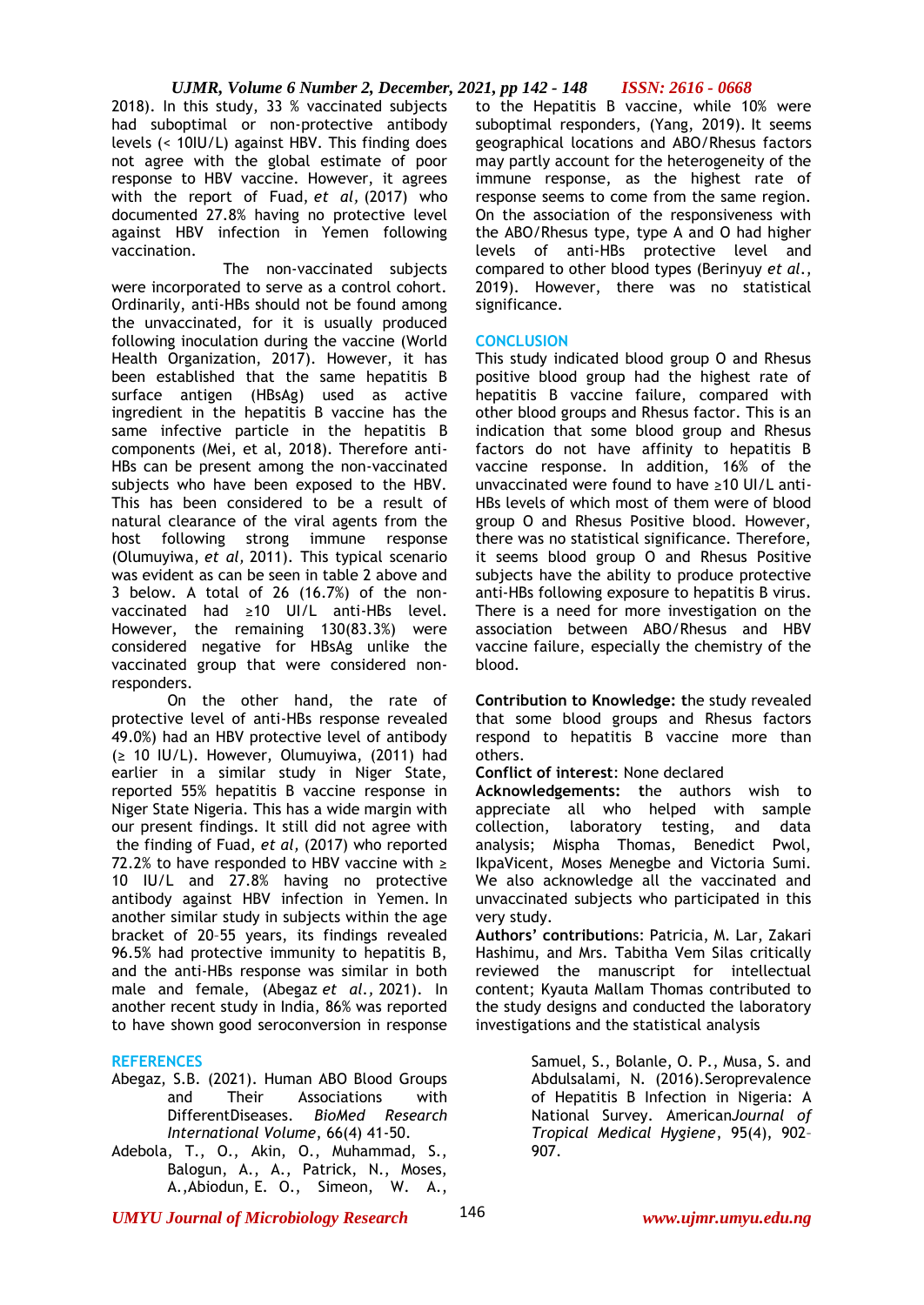- Bauchi Local Government Area. (2018). House to house immunization record. National Programme on Immunization, 12-34.
- Berinyuy, B. E., Alawode R Adenike, Mohammed Alkali Bala, Babalola B Shukurat, *et al.* (2019). Prevalence of Hepatitis B Virus in Nigeria: Review Update. *Annal Pub Health and Epidemiology,* 1(1), 1-7.
- Blumberg BS. (1977). Australia antigen and the biology of hepatitis B. *Science*, 19(7), 17-25.
- Casanova, JL. (2015). Human genetic basis of inter-individual variability in the course ofinfection. *National Academy of Sciences,* 112(51); 127-138.
- Cooling, L. (2015). Blood groups in infection and host susceptibility. *Clin. Microbiol Rev*iew,2(8), 801-870..
- Damulak, OD., Ogbenna V., Ma'an O., Rufai SD., Kut T., Bodund A. (2013). Hepatitis B virus sero-positivity among voluntary blood donors at a centralized blood service centre in Nigeria. *International Journal of Medical and Applied Sciences* 2(3), 10-18.
- Fan, Q, Zhang, W, Li, B, Li, D-J, Zhang, J and Zhao, F. (2020). Association Between ABOBlood Group System and COVID-19 Susceptibility in Wuhan. *Front. Cell. Infect.Microbiol.*10:404.
- Fuad, AAA.,Naila, AA., Fawzi, A., Nader., SA., Mohammed SA., Tari, G., BH and Atif AE,(2017).Assessment of Immunization to Hepatitis Vaccine among Children under Five Years in Rural Areas of Taiz, *Yemen Hepatitis Research and Treatment*, 21(3), 1-37.
- Expanded programme on immunization (1992). Global Advisory Group Part I. *Weekly Epidemiol Rec.,* 67: 11–5.
- Graber-Stiehi, I, (2018).The silent epidemic killing more people than HIV, malaria, TB.*Nature and Science*, 564(734), 24-7.
- Gunasekaran, J and Sree, PN, (2018).Prevalence of Non-Responsiveness to an Indigenous Recombinant Hepatitis B Vaccine: A Study among Health Care Workers in a Tertiary Hospital.*International Journal for Modern Trends in Science and Technology, 7*(6), 10- 16.
- Huang, YH, Hsiao LT, Hong YC*, et al.* (2013). Randomized controlled trial of entecavir prophylaxis for rituximab associated hepatitis B virus reactivation in patients with lymphoma and resolved hepatitis B. *J Clin Oncology,* 31(22):2765–72.
- James, A. N., Obinna ON, Georgebest ON, Echeonwu SAJ, Onyeka, A., *et al.*

(2012). Studies on Prevalence and Risk Factors for Hepatitis B Surface Antigen among Secondary School Students in North-central, Nigeria. *Sierra Leone Journal of Biomedical Research,* 3(3): 163-168.

- Kim, JH, Kim, YD, Lee, M, *et al.* (2018). Modified PAGE-B score predicts the risk of hepatocellular carcinoma in Asians with chronic hepatitis B on antiviral therapy. J Hepatology, 69(5):1066-1073.
- Magaji, F.A., Okolo, M.O., Yiltok, E.S., Golt, W., Anzaku, S.A., Ogwuche, J.,Pam, V.C., Ocheke, A.N., Musa, J., Isichie, C., Imade, G.E., Mutihir, J.T., Ugwu, B.T., Agbaji, O., Sagay, S.A., Zoakanh, A.I and Chn, S.E. (2021). Prevalence of Hepatitis B virus Infection in Pregnant Women with and Without HIV in Jos, Nigeria. *International Journal of Infectious Diseases,* 10(4): 276-281.
- Mei Sun, Chengyue, Li., Dan, Wu, Pingping, Li Jun Lu, Ying Wang Fengshui Chang,, Xiaohong Li, and, Mo, H. (2018). Impact Evaluation of the Routine Hepatitis B Vaccination Program of Infants in China. *Journal of Public Health*, 41(1); 158–163.
- National Population Commission. (2006). Nigeria National Population Census. *Federal Ministry of Information and Culture Data Population,* 23.
- Qin, Y and Liao, P. (2018). Hepatitis B virus vaccine breakthrough infection: surveillance of Sgene mutants of HBV. *Actavirologica*, 6(2), 115–121.
- Olumuyiwa, O. Odusanya Ewan Alufohai, Francois, P. Meurice and Vincent, I.A. (2011). Five year Post Vaccination Efficacy of Hepatitis B Vaccine in rural Nigeria. *Human Vaccines,* 7(6), 625-629.
- Perrillo, RP, Gish, R., Falck-Ytter, YT. (2015). American Gastroenterological AssociationInstitute technical review on prevention and treatment of hepatitis B virus reactivation during immunosuppressive drug therapy. *Gastroenterology,* 148(1), 221–244.
- Sadoh, AE and Ofili, A. (2014).Hepatitis B infection among Nigerian children admitted to a children's emergency room. *African Health sciences*, 1(4), 377-385.
- Szmuness, W., Stevens, CE.,Zang, EA., Harley, EJ and Kellner, A.A. (2018). Controlled Clinical Trial of the Efficacy of the Hepatitis B vaccine (Heptavax B): A final report. Hepatology**,** 1, 377-385.